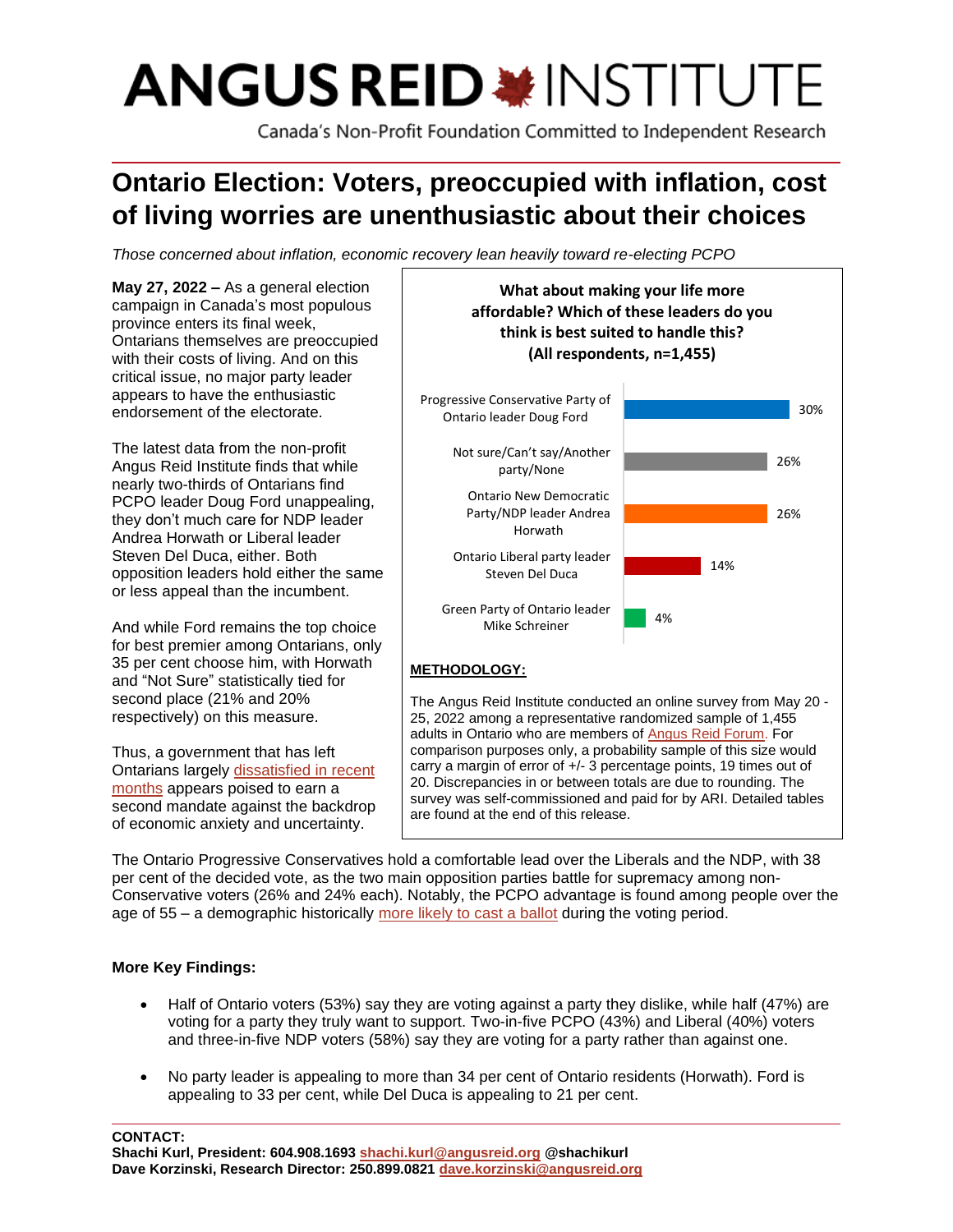

Page **2** of **15**

• The PCPO's electoral advantage is generated from a competitive race in the 416, a 12-point lead over the Liberals in the 905, and a considerable advantage in the rest of the province.

# *About ARI*

*The Angus Reid Institute (ARI) was founded in October 2014 by pollster and sociologist, Dr. Angus Reid. ARI is a national, not-for-profit, non-partisan public opinion research foundation established to advance education by commissioning, conducting and disseminating to the public accessible and impartial statistical data, research and policy analysis on economics, political science, philanthropy, public administration, domestic and international affairs and other socio-economic issues of importance to Canada and its world.*

#### **INDEX**

**Part One: Affordability dominates election priorities**

- **Little trust that any leader will make life more affordable**
- **Horwath top choice on health care, Ford for job growth**

**Part Two: Uninspiring leadership**

- **Leader momentum nowhere to be found**
- **Ford top choice for premier – but not for many**
- **One-quarter say no leader would make them proud as premier**

#### **Part Three: Vote landscape**

- **Half voting for a party they like, half voting against a party they dislike**
- **Vote intention**
- **Age and gender**
- **Income level**
- **Regional**

#### **Part One: Affordability dominates election priorities**

Canada – and [much](https://www.cnbc.com/2022/05/26/davos-financiers-met-up-in-the-swiss-alps-and-the-mood-was-terrible.html) of the world – is currently dealing with a rash of inflation. The price of Statistics Canada's "basket of goods" used to measure inflation, rose nearly seven per cent year [over](https://www150.statcan.gc.ca/n1/daily-quotidien/220518/dq220518a-eng.htm) year in [Ontario,](https://www150.statcan.gc.ca/n1/daily-quotidien/220518/dq220518a-eng.htm) while staples such as [groceries](https://angusreid.org/bank-of-canada-inflation-interest-rates/) and fuel rose even quicker.

#### **Related: Interest in Rates: Almost half want BoC to take [wait-and-see](https://angusreid.org/bank-of-canada-inflation-interest-rates/) approach before raising [interest](https://angusreid.org/bank-of-canada-inflation-interest-rates/) rates further**

Little wonder, then, that cost of living is foremost in Ontarians' minds as they prepare to vote. Three-infive (58%) say inflation and cost of living is among the top three issues they care most about personally. The province's health system is a top concern for two-in-five (43%). Housing affordability (36%), a longtime problem for many in the province, especially in urban centres, and economic recovery (26%) are also top of mind.

The latter is as important personally for as many as climate change and the environment (25%), typically one of the top issues for swing [voters.](https://angusreid.org/environment-climate-change/)

#### **CONTACT:**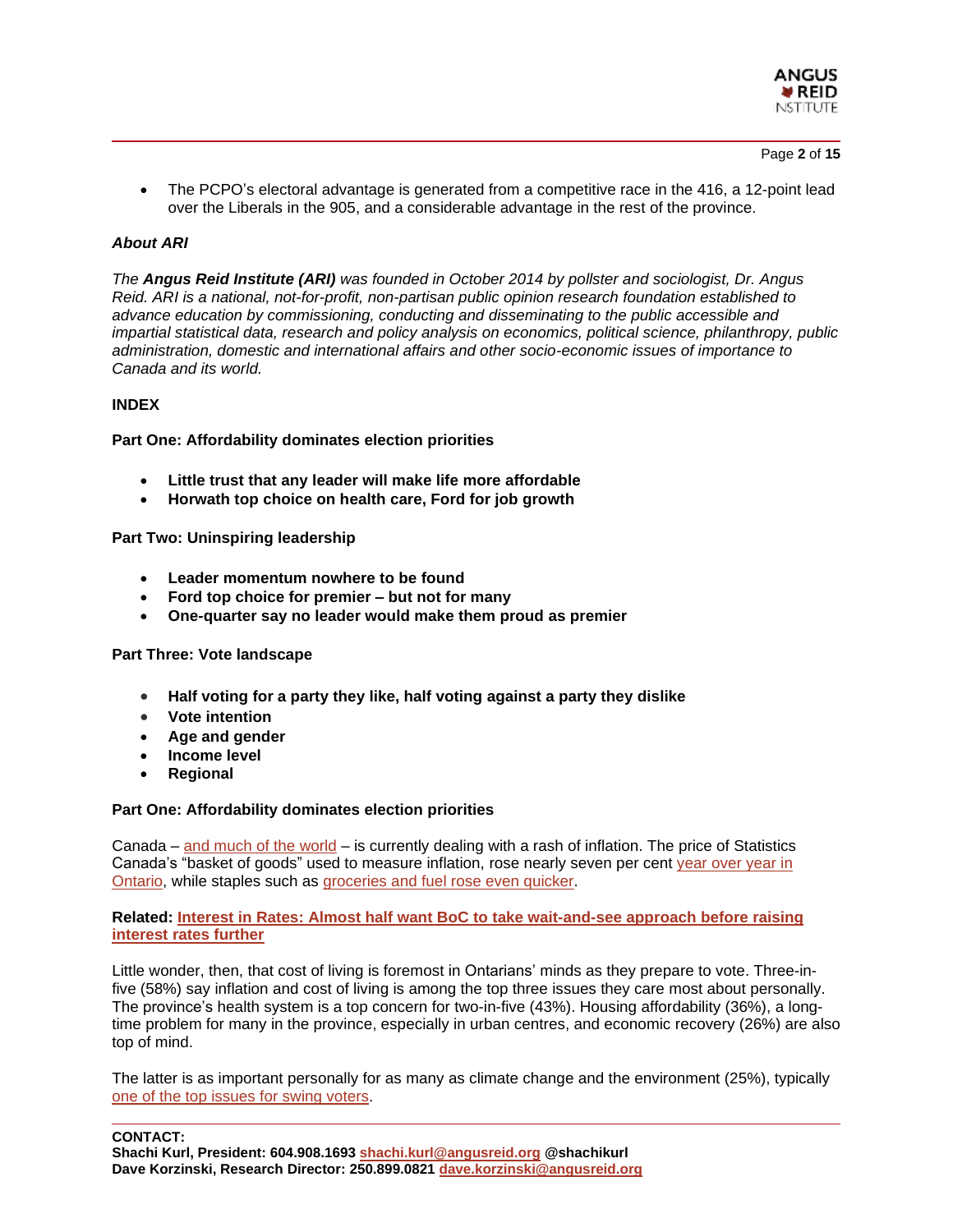

Overall, it appears Ontarians are much more concerned about navigating the turbulent economic waters left in the wake of the COVID-19 pandemic than presently handling the virus itself. Fewer than one-in-ten (7%) list managing COVID-19 as a top three issue (see [detailed](https://angusreid.org/wp-content/uploads/2022/05/2022.05.27_ON_Elxn_tables.pdf) tables for full list):



# **Top issues facing Ontario residents: (All respondents, n=1,455; issues over 10% shown)**

Housing affordability for Ontarians has been a rising concern throughout the pandemic. As pandemic-era fiscal policies helped housing prices across the province climb to [unprecedented](https://financialpost.com/real-estate/toronto-home-prices-climb-in-january-following-record-breaking-sales-in-2021) highs, the number of Ontarians concerned about the price of housing has doubled:



# **Percentage of Ontarians selecting housing affordability as a top issue**

**CONTACT:** 

**Shachi Kurl, President: 604.908.1693 [shachi.kurl@angusreid.org](mailto:shachi.kurl@angusreid.org) @shachikurl Dave Korzinski, Research Director: 250.899.0821 [dave.korzinski@angusreid.org](mailto:dave.korzinski@angusreid.org)**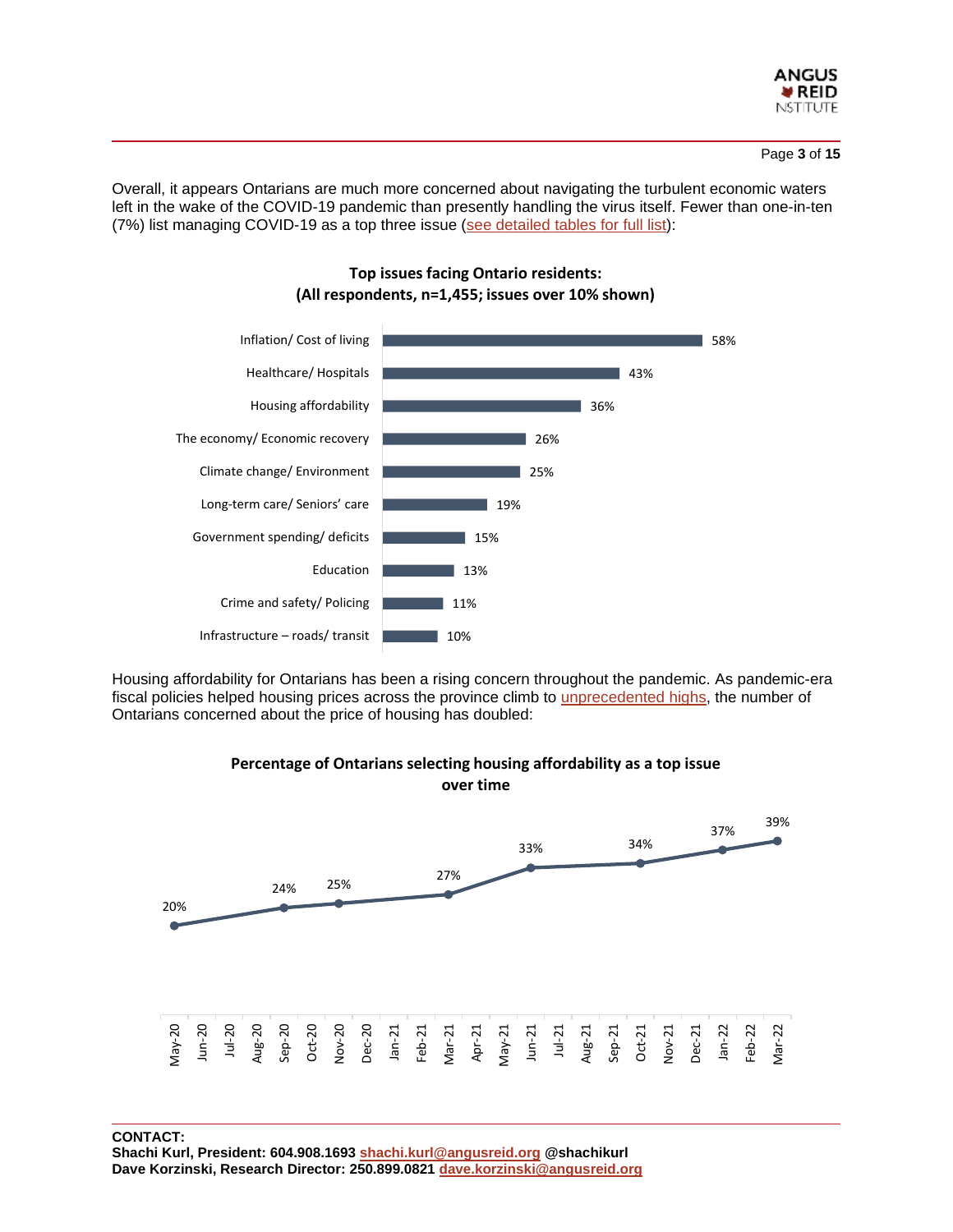

For those primarily concerned about inflation and the cost of living, the Progressive Conservatives are the top choice by a considerable margin. The same is true of voters who are motivated by the post-COVID-19 economic recovery – here two-thirds have indicated they will vote for the PCPO. There appears to be an aspect of preserving stability with the status quo among both of these groups:

| Vote intention by top issue                                                    |                                                          |                                                                                       |            |                                                          |                                                           |  |  |  |  |
|--------------------------------------------------------------------------------|----------------------------------------------------------|---------------------------------------------------------------------------------------|------------|----------------------------------------------------------|-----------------------------------------------------------|--|--|--|--|
| (Weighted sample<br>sizes)                                                     | Top five issues as chosen by Ontario residents (n=1,455) |                                                                                       |            |                                                          |                                                           |  |  |  |  |
|                                                                                | Inflation/<br><b>Cost of living</b><br>$(n=842)$         | Healthcare/<br><b>Housing</b><br>affordability<br>hospitals<br>$(n=633)$<br>$(n=517)$ |            | The economy/<br><b>Economic</b><br>recovery<br>$(n=382)$ | <b>Climate change/</b><br><b>Environment</b><br>$(n=371)$ |  |  |  |  |
| <b>Progressive</b><br><b>Conservative</b><br><b>Party of Ontario</b><br>(PCPO) | 44%                                                      | 34%                                                                                   | 31%        | 65%                                                      | 11%                                                       |  |  |  |  |
| <b>Ontario Liberal Party</b>                                                   | 22%                                                      | 35%                                                                                   | 30%        | 13%                                                      | 38%                                                       |  |  |  |  |
| <b>Ontario New</b><br><b>Democratic Party</b><br>(NDP)                         | 22%                                                      | 21%                                                                                   | <b>28%</b> | 12%                                                      | 38%                                                       |  |  |  |  |
| <b>Ontario Green Party</b>                                                     | 5%                                                       | 8%                                                                                    | 7%         | 3%                                                       | 13%                                                       |  |  |  |  |
| Other party                                                                    | 7%                                                       | 2%                                                                                    | 4%         | 7%                                                       | 0%                                                        |  |  |  |  |

# **Little trust that any leader will make life more affordable**

That said, there is no consensus on which of the main party leaders offer the best choice to make life more affordable. Three-in-ten (30%) say PCPO leader Doug Ford is the top option, but nearly as many say NDP leader Andrea Horwath is best to lead on this issue (26%) or that no one is up to the task (26%). Liberal leader Steven Del Duca is the choice to fight inflation for just 14 per cent.

Men, and especially those over the age of 54, are more likely than women to believe Ford will help bring down the cost of living. Younger Ontarians (and women more likely than men) are more apt to put their faith behind Horwath and the NDP:

| And what about making your life more affordable, which of the following leaders do you think is best suited to handle<br>this? |              |                    |                        |                    |                    |                        |                    |
|--------------------------------------------------------------------------------------------------------------------------------|--------------|--------------------|------------------------|--------------------|--------------------|------------------------|--------------------|
|                                                                                                                                | <b>Total</b> | <b>Male</b>        |                        |                    | Female             |                        |                    |
|                                                                                                                                | $(n=1,455)$  | 18-34<br>$(n=143)$ | $35 - 54$<br>$(n=247)$ | $55+$<br>$(n=329)$ | 18-34<br>$(n=140)$ | $35 - 54$<br>$(n=258)$ | $55+$<br>$(n=331)$ |

**CONTACT:** 

**Shachi Kurl, President: 604.908.1693 [shachi.kurl@angusreid.org](mailto:shachi.kurl@angusreid.org) @shachikurl Dave Korzinski, Research Director: 250.899.0821 [dave.korzinski@angusreid.org](mailto:dave.korzinski@angusreid.org)**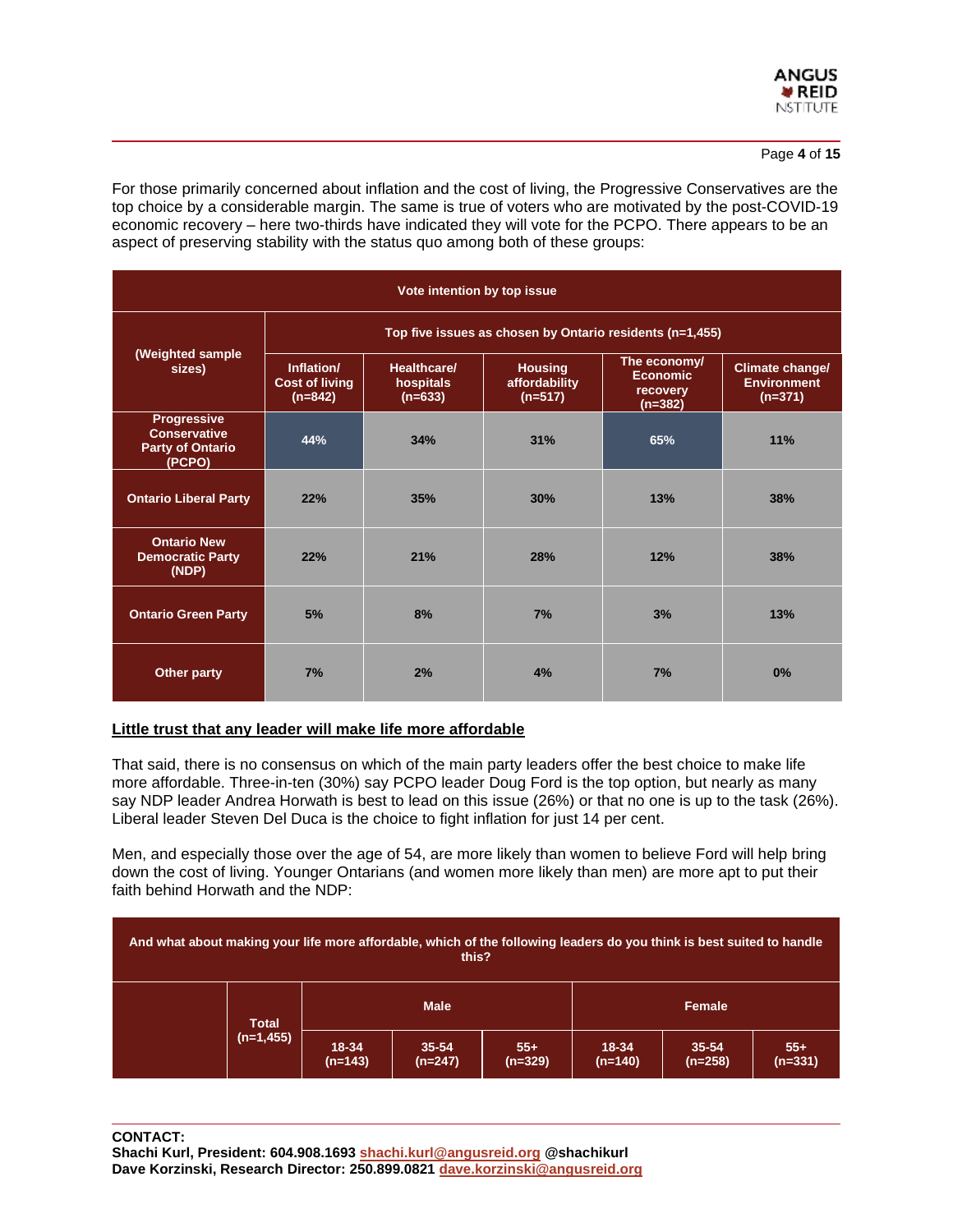|                                                                                             |     |     |     |     |     |     | Page 5 of 15 |
|---------------------------------------------------------------------------------------------|-----|-----|-----|-----|-----|-----|--------------|
| <b>Progressive</b><br><b>Conservative</b><br><b>Party of Ontario</b><br>leader Doug<br>Ford | 30% | 27% | 33% | 46% | 14% | 21% | 26%          |
| <b>Ontario Liberal</b><br>party leader<br><b>Steven Del Duca</b>                            | 14% | 13% | 9%  | 15% | 16% | 13% | 19%          |
| <b>Ontario New</b><br><b>Democratic</b><br>Party/NDP<br>leader Andrea<br>Horwath            | 26% | 31% | 26% | 15% | 42% | 31% | 26%          |
| <b>Green Party of</b><br><b>Ontario leader</b><br><b>Mike Schreiner</b>                     | 4%  | 4%  | 5%  | 3%  | 2%  | 6%  | 4%           |
| Not sure/Can't<br>say/Another<br>party/None                                                 | 26% | 26% | 28% | 22% | 26% | 30% | 24%          |

For Del Duca, the lack of faith he'll be able to tackle the rising cost of living in the province extends to many of those who say they will vote Liberal in the upcoming election. Fewer than half of likely Liberal voters (44%) say Del Duca is best suited to make life in Ontario more affordable. For likely PCPO and NDP voters, more than seven-in-ten select their own party leader as the top choice on this matter:



# **And what about making your life more affordable, which of the following leaders do you think is best suited to handle this?**

*\*Smaller sample size, interpret with caution*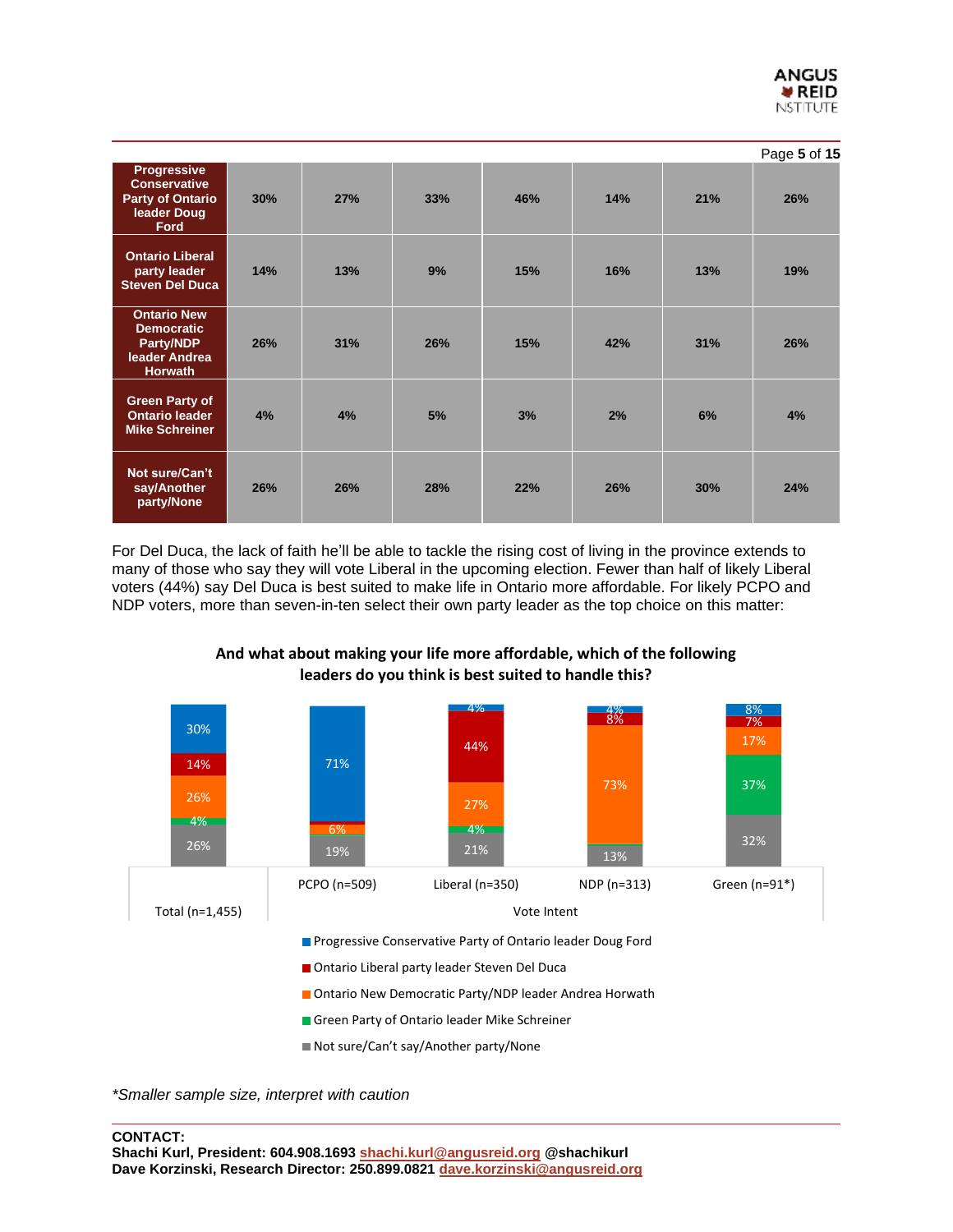

# **Horwath top choice on health care, Ford for job growth**

As shown above, healthcare is also an issue personally important to a significant proportion of Ontarians. When asked who would be best suited to improve the province's healthcare system, Horwath is the top choice (35%) followed by none of the above (25%). One-in-five (21%) believe Ford is the best option on this matter, while 15 per cent say the same of Del Duca.

Among likely voters for the province's mainstream parties, those who intend to vote NDP are the most likely to put faith in their leader to improve healthcare in Ontario at more than four-in-five (84%).



# **Finally, what about for improving Ontario's healthcare system, which of the following leaders do you think is best suited to handle this?**

#### *\*Smaller sample size, interpret with caution*

Again, reinforcing the advantage Ford holds on economic issues, he and his party are the clear favourite when it comes to creating new jobs for Ontarians. That said, unemployment is now at a near [50-year](https://www150.statcan.gc.ca/n1/daily-quotidien/220408/dq220408a-eng.htm#:~:text=Unemployment%20rate%20falls%20to%20record,in%20May%202019%20(5.4%25).) low, so this may not be a key driver of electoral support:

| Thinking specifically about creating new jobs for Ontarians, which of the following leaders do you think is best suited to<br>handle this? |                             |             |        |  |  |  |  |
|--------------------------------------------------------------------------------------------------------------------------------------------|-----------------------------|-------------|--------|--|--|--|--|
|                                                                                                                                            | <b>Total</b><br>$(n=1,455)$ | <b>Male</b> | Female |  |  |  |  |

**CONTACT:** 

**Shachi Kurl, President: 604.908.1693 [shachi.kurl@angusreid.org](mailto:shachi.kurl@angusreid.org) @shachikurl Dave Korzinski, Research Director: 250.899.0821 [dave.korzinski@angusreid.org](mailto:dave.korzinski@angusreid.org)**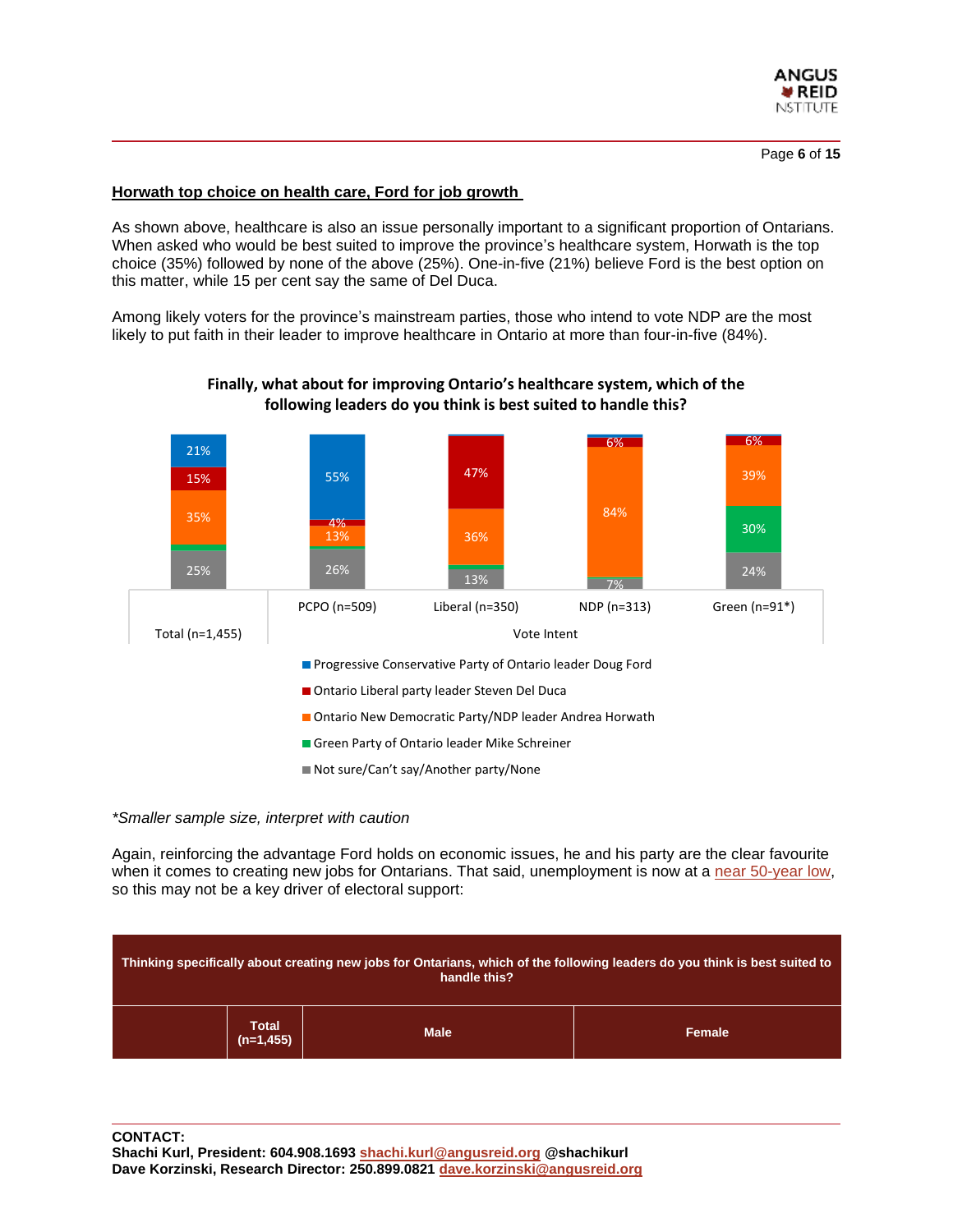|                                                                                                    |     |                    |                    |                    |                    |                    | Page 7 of 15       |
|----------------------------------------------------------------------------------------------------|-----|--------------------|--------------------|--------------------|--------------------|--------------------|--------------------|
|                                                                                                    |     | 18-34<br>$(n=143)$ | 35-54<br>$(n=247)$ | $55+$<br>$(n=329)$ | 18-34<br>$(n=140)$ | 35-54<br>$(n=258)$ | $55+$<br>$(n=331)$ |
| <b>Progressive</b><br><b>Conservative</b><br><b>Party of Ontario</b><br>leader Doug<br><b>Ford</b> | 38% | 31%                | 44%                | 58%                | 16%                | 28%                | 37%                |
| <b>Ontario Liberal</b><br>party leader<br><b>Steven Del Duca</b>                                   | 16% | 13%                | 13%                | 12%                | 20%                | 17%                | 19%                |
| <b>Ontario New</b><br><b>Democratic</b><br><b>Party/NDP</b><br>leader Andrea<br><b>Horwath</b>     | 18% | 22%                | 16%                | 10%                | 29%                | 20%                | 18%                |
| <b>Green Party of</b><br><b>Ontario leader</b><br><b>Mike Schreiner</b>                            | 3%  | 4%                 | 2%                 | 3%                 | 4%                 | 4%                 | 4%                 |
| Not sure/Can't<br>say/Another<br>party/None                                                        | 25% | 30%                | 25%                | 17%                | 31%                | 31%                | 23%                |

# **Part Two: Uninspiring leadership**

Overall, Ontarians are more negative than positive on their potential options for premier. Horwath (34%) and Ford (33%) are the candidates respondents found most appealing, though for both, almost twice as many say they aren't fans (61% Horwath, 64% Ford). Despite the party's elevated standing compared to the 2018 election, Del Duca has been unable to connect with potential voters. One-in-five (21%) find Del Duca an attractive electoral option, but they are significantly outweighed by those who say the opposite (70%):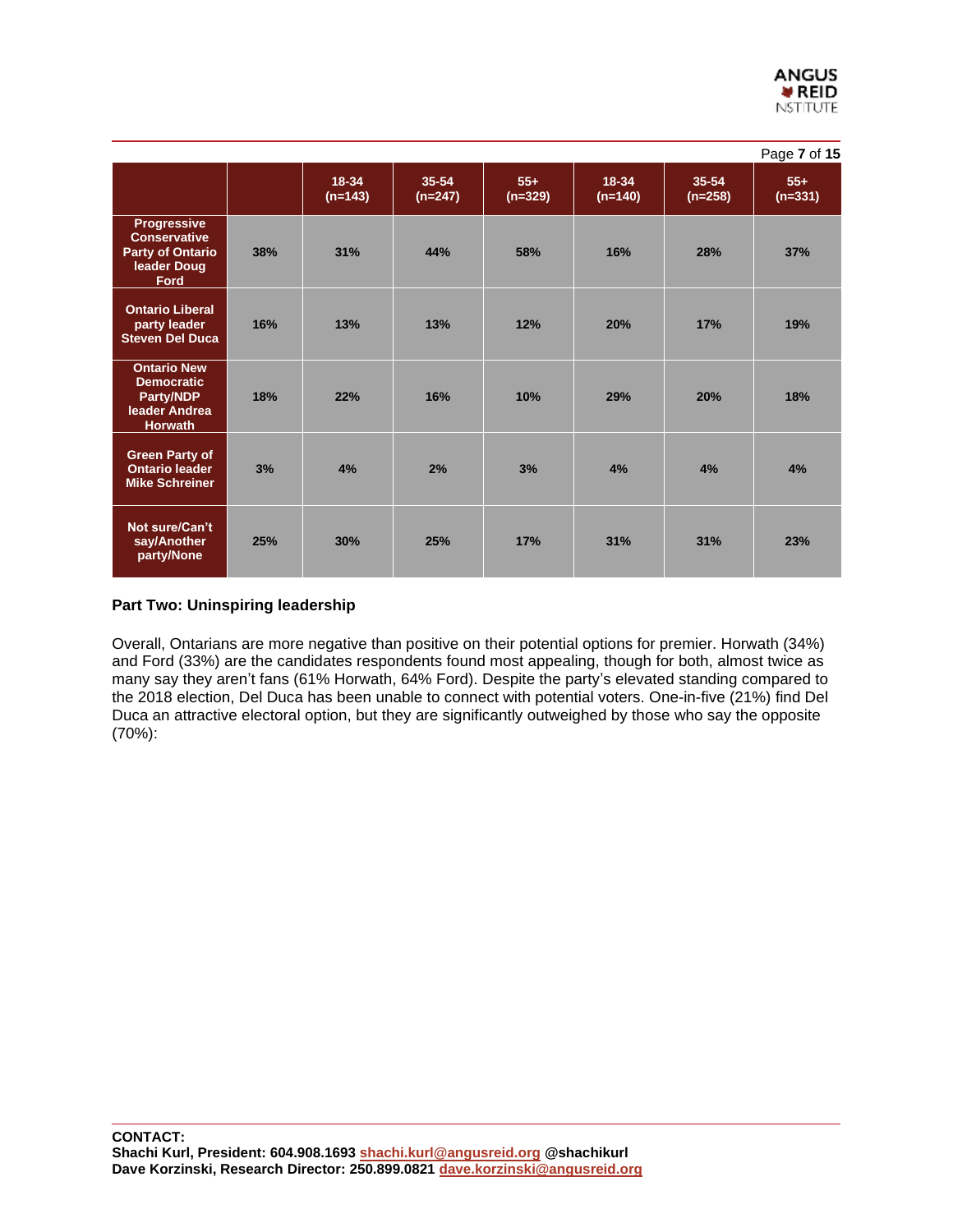



**How appealing do you find: (All respondents, n=1,455)**

Just over half (56%) of those who say they will be voting Liberal in the election say they find Del Duca as an appealing choice. That figure is much less than the attraction professed by other party supporters for their leaders. Indeed, at least four-in-five likely PCPO and NDP voters are fans of their leaders. This muted interest in the Liberal leader is characteristic of the soft support found on a number of different issues for that party:



# **How appealing do you find: (Among those who intend to vote for that leader's party)**

*\*Smaller sample size, interpret with caution*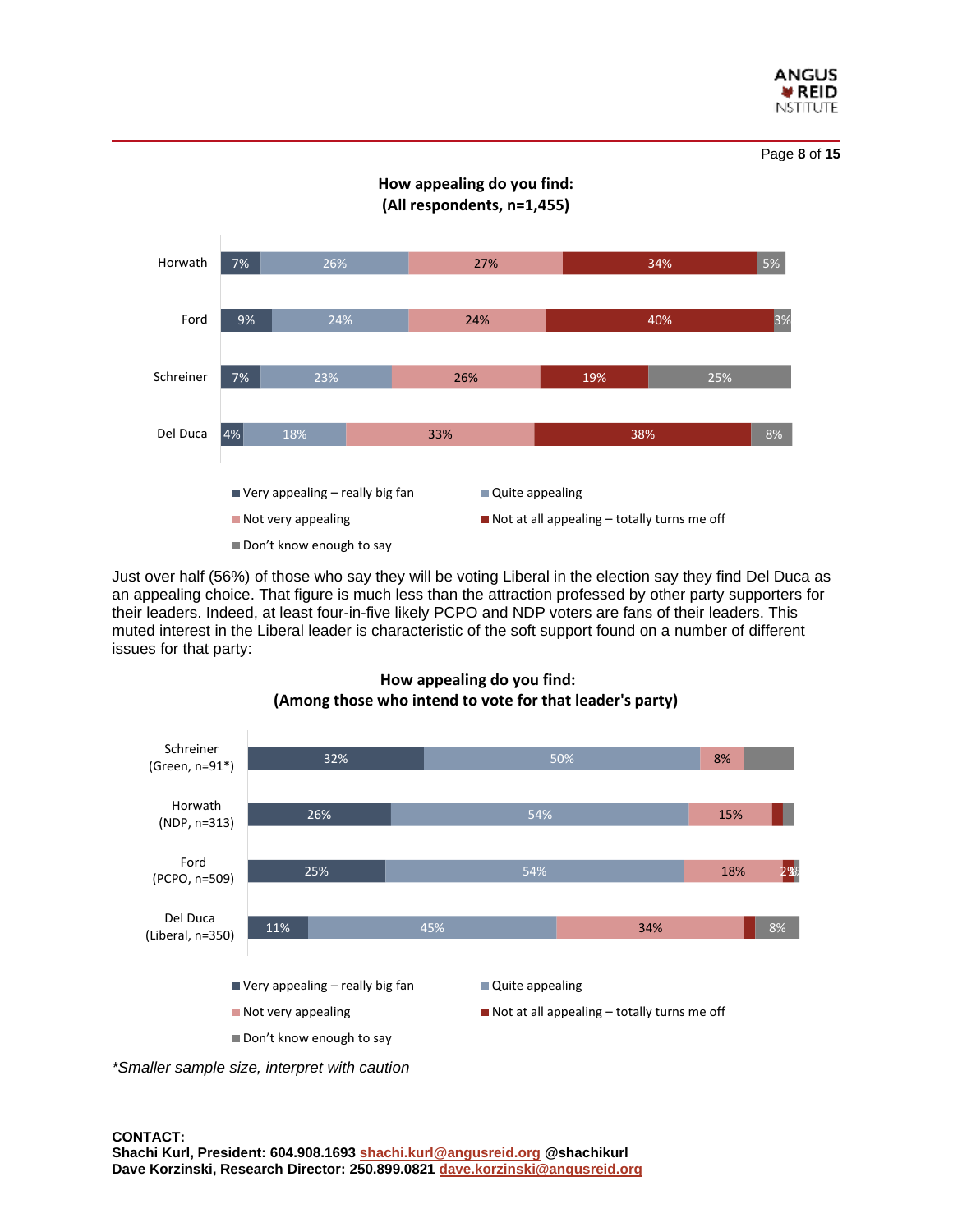

#### **Leader momentum nowhere to be found**

Green party leader Mike Schreiner [received](https://toronto.ctvnews.ca/ontario-greens-seek-to-build-on-schreiner-s-debate-performance-eye-two-ridings-1.5906608) positive reviews for his performance during the only leader debate of the election as he looks to add Parry Sound-Muskoka to Schreiner's Guelph seat in Queen's Park. One-quarter (24%) say their impression of Schreiner has improved since the election was called, the highest measure among the mainstream party leaders. As well, Schreiner is the only leader for whom rising assessments outweigh declining ones.

For all other leaders, more Ontarians are likely to say their opinion of them has worsened over the election period than improved.

| Since the election was officially called early this month, would you say your opinion of each of the following has<br>improved, stayed the same, or worsened?<br>(Net improved shown) |                             |                    |                        |                    |                    |                        |                    |  |  |
|---------------------------------------------------------------------------------------------------------------------------------------------------------------------------------------|-----------------------------|--------------------|------------------------|--------------------|--------------------|------------------------|--------------------|--|--|
|                                                                                                                                                                                       | <b>Total</b><br>$(n=1,455)$ | <b>Male</b>        |                        |                    | Female             |                        |                    |  |  |
|                                                                                                                                                                                       |                             | 18-34<br>$(n=143)$ | $35 - 54$<br>$(n=247)$ | $55+$<br>$(n=329)$ | 18-34<br>$(n=140)$ | $35 - 54$<br>$(n=258)$ | $55+$<br>$(n=331)$ |  |  |
| Progressive<br><b>Conservative</b><br><b>Party of Ontario</b><br>leader Doug<br>Ford                                                                                                  | $-18%$                      | $-16%$             | $-20%$                 | $-5%$              | $-30%$             | $-28%$                 | $-17%$             |  |  |
| <b>Ontario Liberal</b><br>party leader<br><b>Steven Del Duca</b>                                                                                                                      | $-15%$                      | $-10%$             | $-23%$                 | $-36%$             | 0%                 | $-12%$                 | $-2%$              |  |  |
| <b>Ontario New</b><br><b>Democratic</b><br><b>Party/NDP</b><br>leader Andrea<br><b>Horwath</b>                                                                                        | $-13%$                      | $-7%$              | $-15%$                 | $-30%$             | 6%                 | $-3%$                  | $-11%$             |  |  |
| <b>Green Party of</b><br><b>Ontario leader</b><br><b>Mike Schreiner</b>                                                                                                               | 10%                         | 16%                | 7%                     | 1%                 | 14%                | 11%                    | 20%                |  |  |

#### **Ford top choice for premier – but not for many**

Despite a net worsening opinion of him by the electorate, and poor [approval](https://angusreid.org/premiers-performance-march/) for much of his term, Ford still finds himself at the top of a rather flat heap when it comes to who Ontarians believe will be the best premier. One-third (35%) say this. Horwath is a distant second at 21 per cent, a rate nearly equal to "not sure" (20%). The same number of Ontarians believe Del Duca would be the best premier (12%) as Schreiner (12%).

The belief in Ford being the best premier is highest among men over the age of 54, more than half (54%) believe he is the best choice to lead the province. Horwath is more likely to be the choice of women than men while Del Duca is the third or worst choice among all age-gender groups: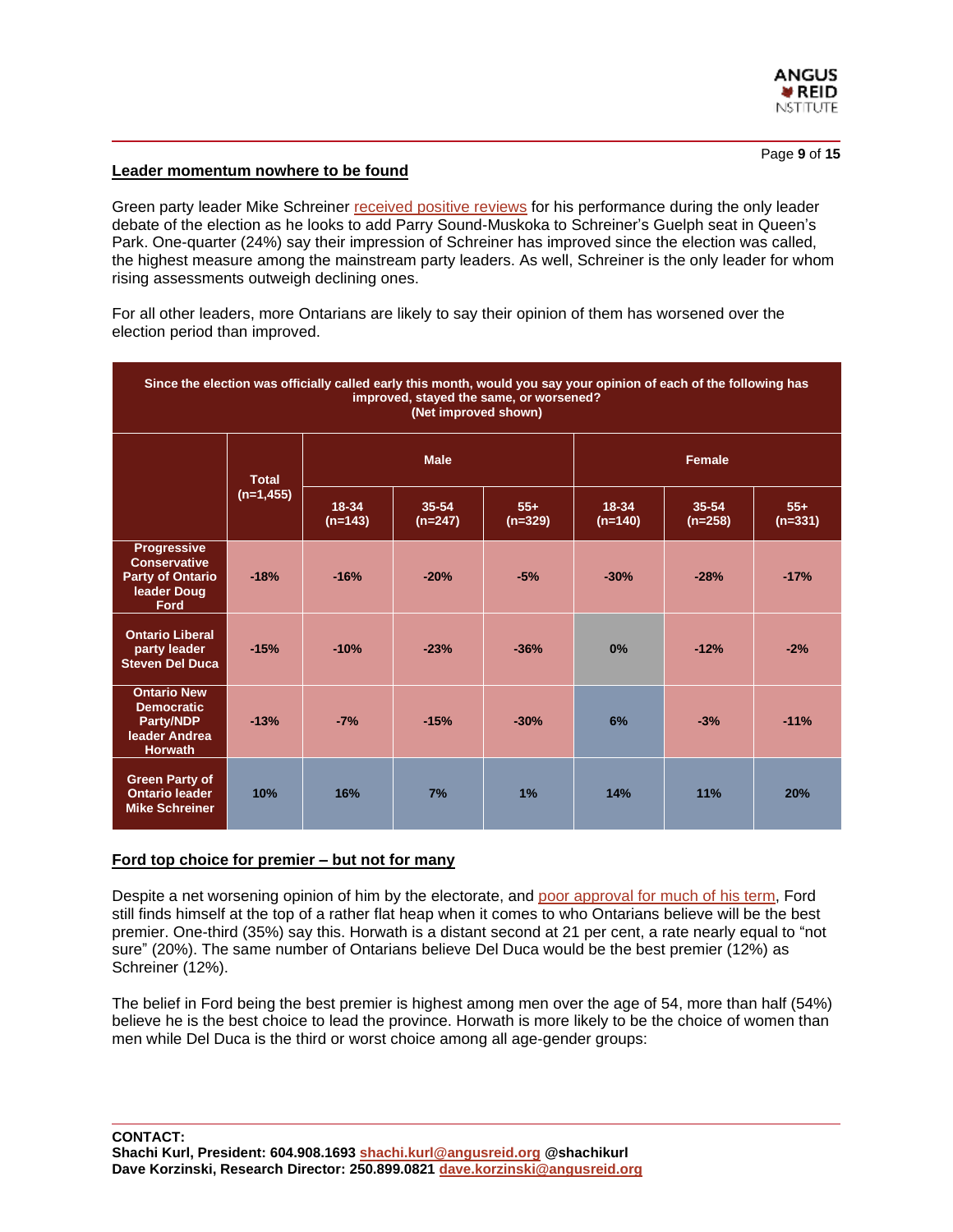# Page **10** of **15**

|                        | And setting aside your party preference for a moment, which of the main political party leaders do you think would be<br>the best Premier of Ontario? |                    |                        |                    |                        |                        |                    |  |  |  |
|------------------------|-------------------------------------------------------------------------------------------------------------------------------------------------------|--------------------|------------------------|--------------------|------------------------|------------------------|--------------------|--|--|--|
|                        | <b>Total</b><br>$(n=1, 455)$                                                                                                                          |                    | <b>Male</b>            |                    |                        | Female                 |                    |  |  |  |
|                        |                                                                                                                                                       | 18-34<br>$(n=143)$ | $35 - 54$<br>$(n=247)$ | $55+$<br>$(n=329)$ | $18 - 34$<br>$(n=140)$ | $35 - 54$<br>$(n=258)$ | $55+$<br>$(n=331)$ |  |  |  |
| <b>Doug Ford</b>       | 35%                                                                                                                                                   | 29%                | 35%                    | 54%                | 11%                    | 29%                    | 35%                |  |  |  |
| <b>Steven Del Duca</b> | 12%                                                                                                                                                   | 12%                | 10%                    | 10%                | 12%                    | 13%                    | 16%                |  |  |  |
| <b>Andrea Horwath</b>  | 21%                                                                                                                                                   | 20%                | 21%                    | 11%                | 34%                    | 24%                    | 22%                |  |  |  |
| <b>Mike Schreiner</b>  | 12%                                                                                                                                                   | 16%                | 12%                    | 12%                | 12%                    | 9%                     | 12%                |  |  |  |
| <b>Not sure</b>        | 20%                                                                                                                                                   | 22%                | 22%                    | 13%                | 31%                    | 24%                    | 15%                |  |  |  |

#### *\*Smaller sample size, interpret with caution*

In fact, Del Duca isn't the choice for best premier among a majority of those who say they will be voting Liberal in the election. Three-in-five pick one of the other party leaders or none of the above. Meanwhile, for likely NDP voters, three-in-five (59%) believe Horwath is the best potential premier of the options. Those who say they will vote PCPO are more bullish on their own leader – four-in-five (81%) in that group believe Ford is the best to lead the province: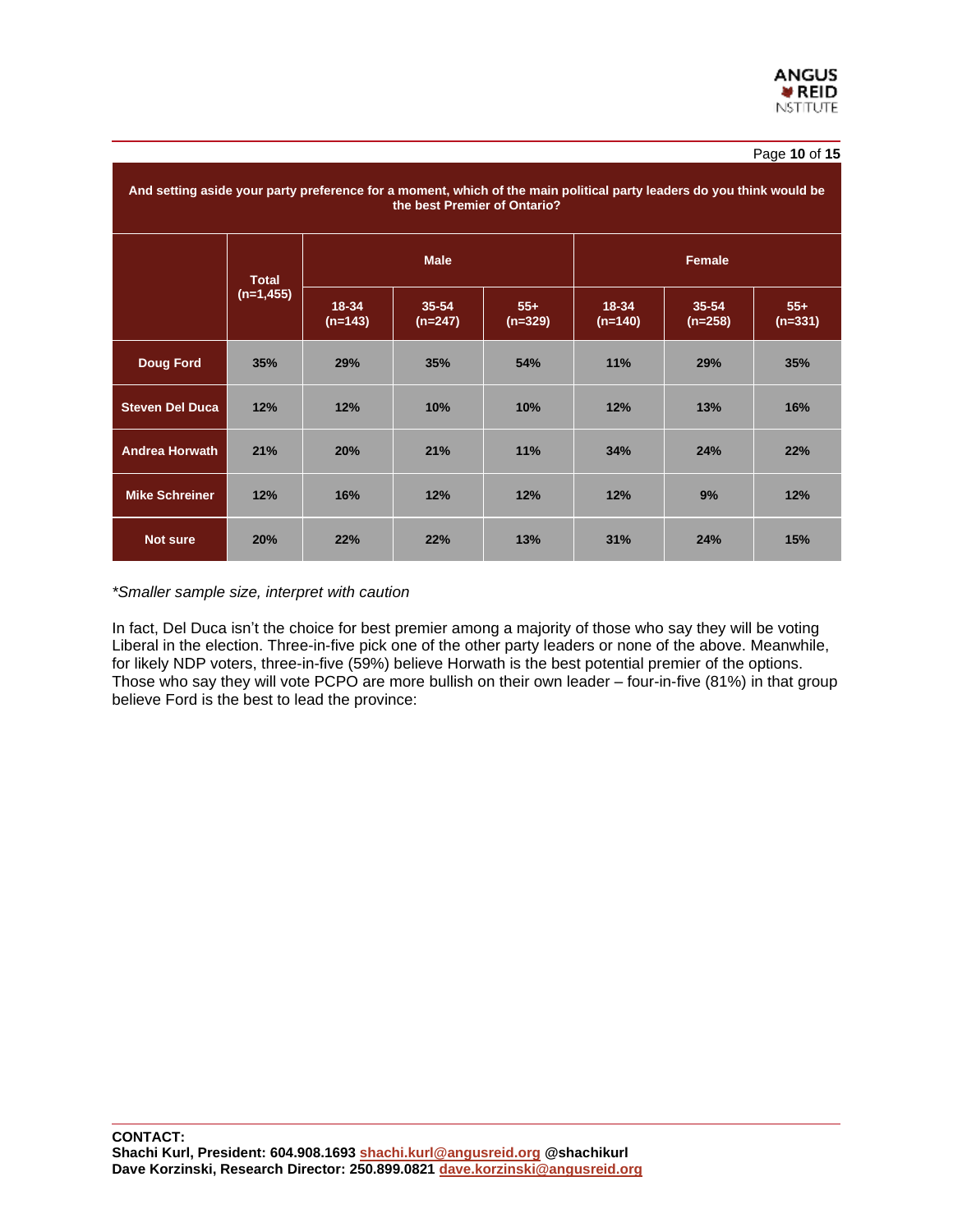

Page **11** of **15**



**Best premier by current vote intention**

*\*Smaller sample size, interpret with caution*

# **One quarter say no leader would make them proud as premier**

Ontarians' pride in their potential premiers appears to be in short supply. One-third say they would be proud of a Premier Horwath if the NDP were to win the election. As many say the same of a repeat Premier Ford if the PCPO emerged victorious. One-quarter (23%) would be proud to call Del Duca their premier were the Liberals to win, but he again faces muted enthusiasm, as two-in-five of his party's potential voters say they would not be proud to call him premier:

| And would you be proud to say each of the following were premier if their party were to win the election? |              |                          |                      |                         |                    |  |  |  |
|-----------------------------------------------------------------------------------------------------------|--------------|--------------------------|----------------------|-------------------------|--------------------|--|--|--|
|                                                                                                           | <b>Total</b> |                          | <b>Vote Intent</b>   |                         |                    |  |  |  |
|                                                                                                           | $(n=1, 455)$ | <b>PCPO</b><br>$(n=509)$ | Liberal<br>$(n=350)$ | <b>NDP</b><br>$(n=313)$ | Green<br>$(n=91*)$ |  |  |  |
| <b>Progressive</b><br><b>Conservative Party of</b><br><b>Ontario leader Doug</b><br><b>Ford</b>           | 32%          | <b>78%</b>               | 6%                   | 7%                      | 8%                 |  |  |  |
| <b>Ontario Liberal party</b><br>leader Steven Del<br><b>Duca</b>                                          | 23%          | 3%                       | 61%                  | 27%                     | 7%                 |  |  |  |

**CONTACT:**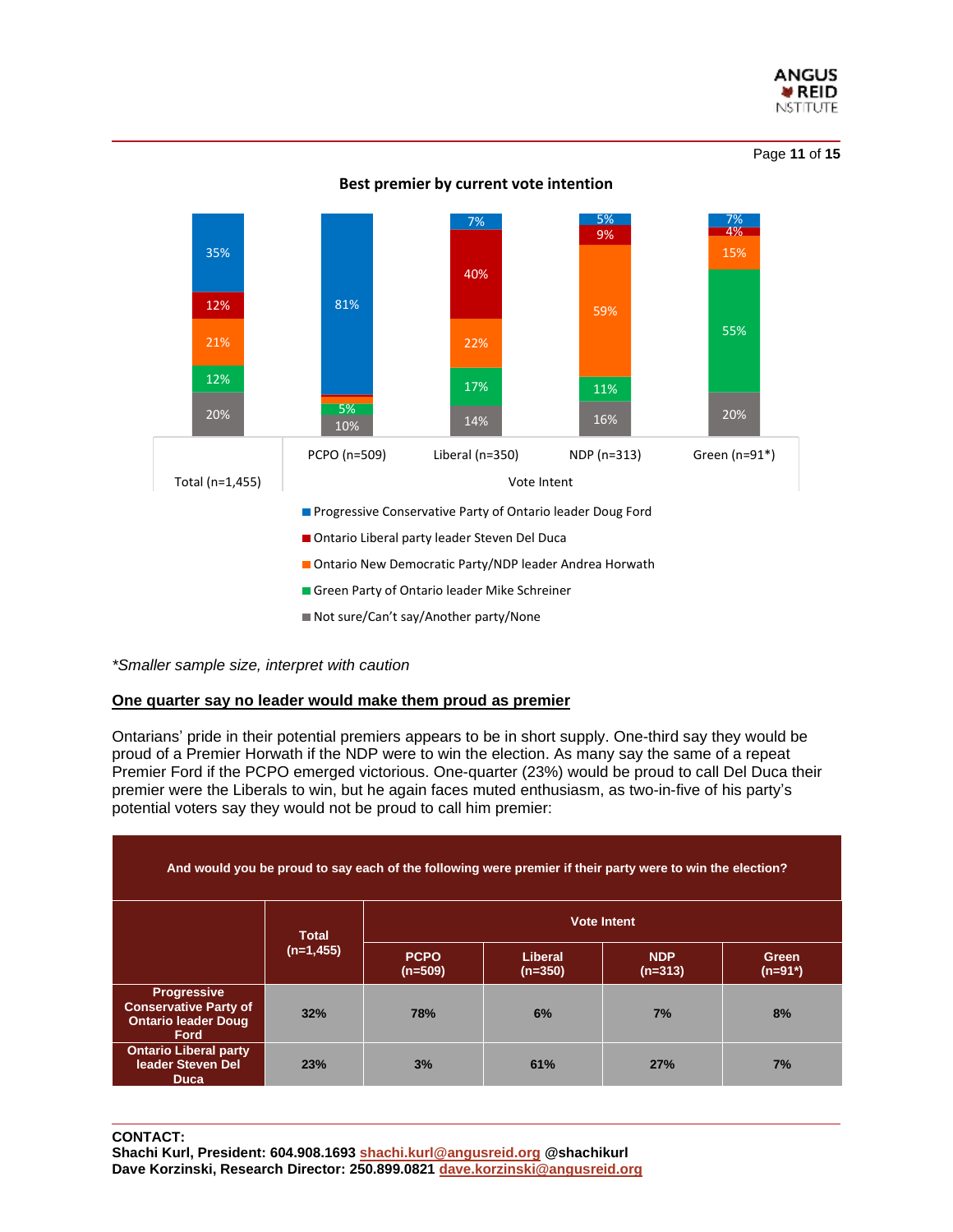

|                                                                                      |     |     |     |     | Page 12 of 15 |
|--------------------------------------------------------------------------------------|-----|-----|-----|-----|---------------|
| <b>Ontario New</b><br><b>Democratic Party/NDP</b><br>leader Andrea<br><b>Horwath</b> | 33% | 7%  | 42% | 80% | 36%           |
| <b>Green Party of Ontario</b><br>leader Mike Schreiner                               | 23% | 8%  | 34% | 33% | 74%           |
| None of them                                                                         | 25% | 20% | 18% | 13% | 15%           |

*\*Smaller sample size, interpret with caution*

# **Part Three: Vote landscape**

#### **Half voting for a party they like, half voting against a party they dislike**

For half (53%) of Ontarians, this election is about holding their nose and selecting the least-worst option than it is about voting for a party in which they believe. Only for likely NDP voters does belief in their own party (58%) outweigh disliking the other options (42%). Three-in-five of those who say they will vote PCPO (57%) and Liberal (60%) say their vote is more motivated by distaste for the alternative:



**And thinking of the party you are currently supporting, would you say you: (Among decided voters)**

*\*Smaller sample size, interpret with caution*

#### **Vote intention**

In January, Ford was under heavy criticism for his handling of the pandemic – especially in [distributing](https://angusreid.org/premiers-performance-january-2022/) [rapid](https://angusreid.org/premiers-performance-january-2022/) tests at the height of the Omicron wave – and faced an all-time low in [approval](https://angusreid.org/premiers-performance-january-2022/) of his job as premier. Then, the NDP led in vote intent as voters appeared to favour Horwath's party over their Liberal rival on the left. In the intervening months, the NDP's fortunes have declined and the Liberals' have climbed, but the gap between them and the PCPO has only increased. Two-in-five (38%) say they will vote PCPO in the upcoming election, with the Liberals (26%) and NDP (24%) trailing by double digits in vote intention: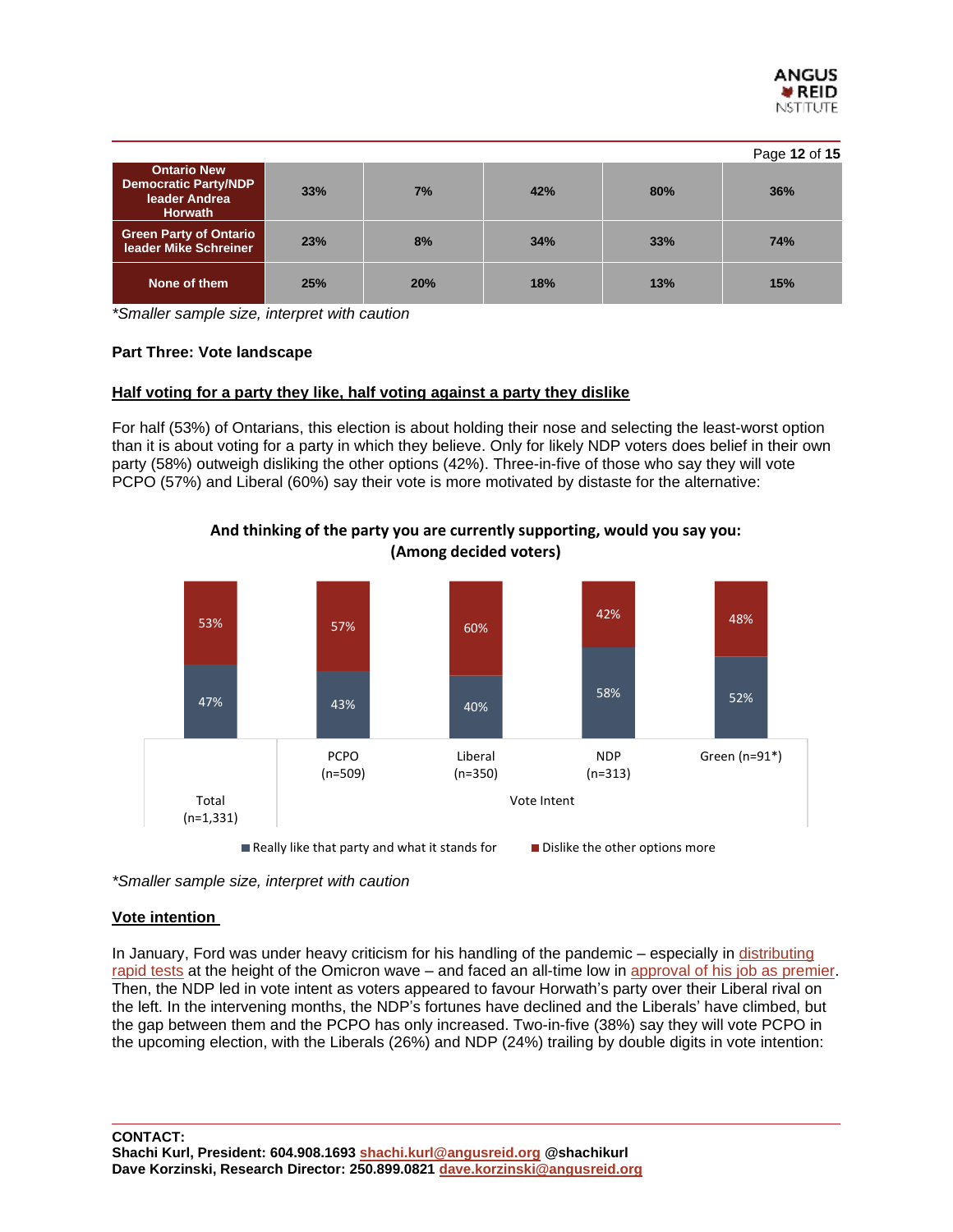



# **Age and gender**

This gulf between the PCPO and the two left-of-centre contenders is most significant among men over the age of 55. Three-in-five of men that age say they will vote PCPO, almost quadruple the number of that demographic who say instead they will vote Liberal (16%) or NDP (16%). Women under the age of 35 are the only age group to favour the NDP over the other options, while the Liberals are statistically tied with the PCPO among women 35 and older:

| Vote intent<br>(Among decided voters)                                          |              |                    |                        |                    |                    |                        |                    |  |  |
|--------------------------------------------------------------------------------|--------------|--------------------|------------------------|--------------------|--------------------|------------------------|--------------------|--|--|
|                                                                                | <b>Total</b> |                    | <b>Male</b>            |                    |                    | Female                 |                    |  |  |
|                                                                                | $(n=1,331)$  | 18-34<br>$(n=133)$ | $35 - 54$<br>$(n=222)$ | $55+$<br>$(n=307)$ | 18-34<br>$(n=123)$ | $35 - 54$<br>$(n=236)$ | $55+$<br>$(n=304)$ |  |  |
| <b>Progressive</b><br><b>Conservative</b><br><b>Party of Ontario</b><br>(PCPO) | 38%          | 31%                | 41%                    | 59%                | 14%                | 30%                    | 35%                |  |  |
| <b>Ontario Liberal</b><br>Party                                                | 26%          | 25%                | 22%                    | 16%                | 35%                | 32%                    | 32%                |  |  |

**CONTACT: Shachi Kurl, President: 604.908.1693 [shachi.kurl@angusreid.org](mailto:shachi.kurl@angusreid.org) @shachikurl Dave Korzinski, Research Director: 250.899.0821 [dave.korzinski@angusreid.org](mailto:dave.korzinski@angusreid.org)**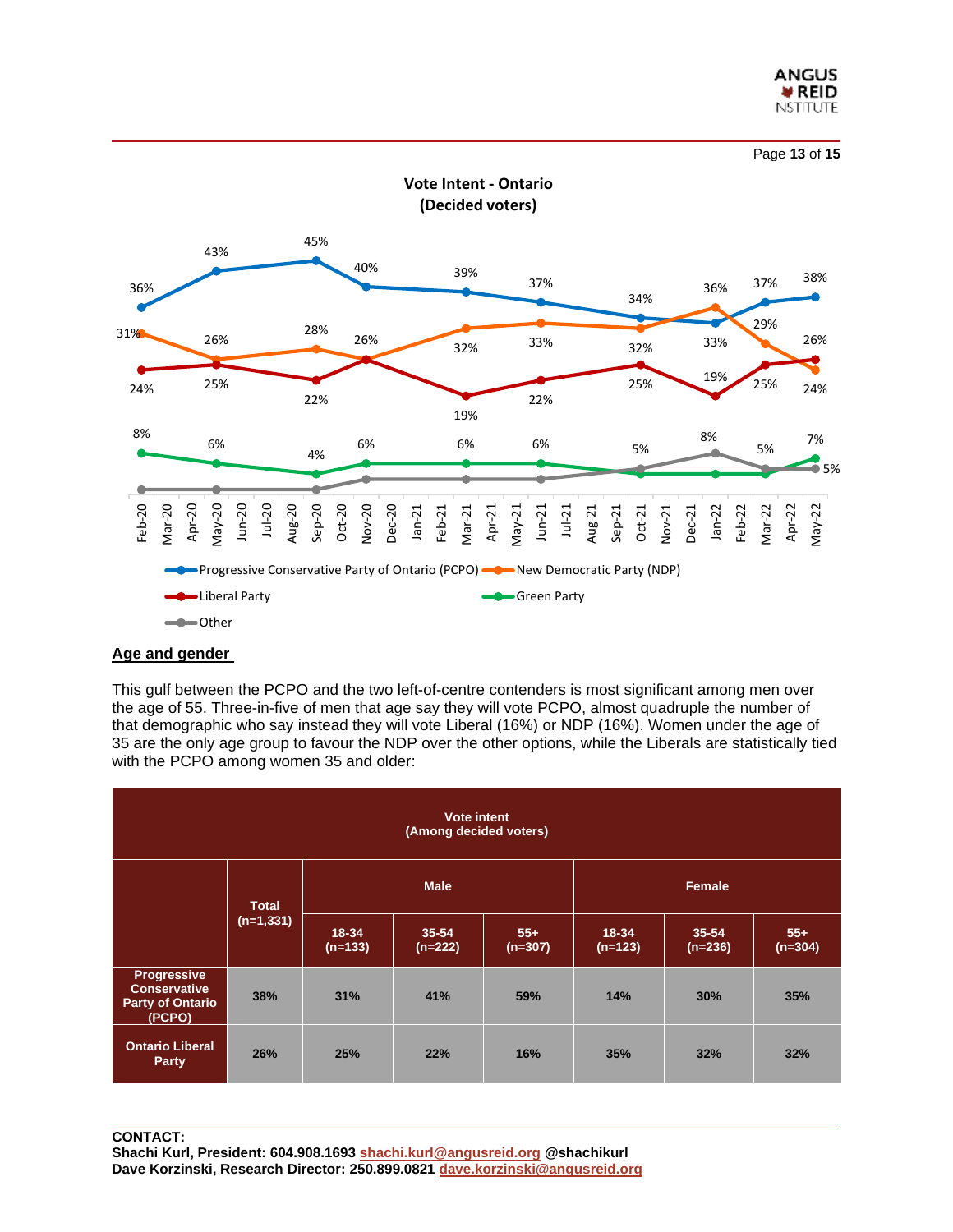

|                                                        |     |     |     |     |     |     | Page 14 of 15 |
|--------------------------------------------------------|-----|-----|-----|-----|-----|-----|---------------|
| <b>Ontario New</b><br><b>Democratic</b><br>Party (NDP) | 24% | 26% | 23% | 16% | 42% | 23% | 23%           |
| <b>Ontario Green</b><br>Party                          | 7%  | 7%  | 7%  | 7%  | 5%  | 9%  | 6%            |
| <b>Other Party</b>                                     | 5%  | 11% | 7%  | 2%  | 3%  | 6%  | 4%            |

# **Income level**

The PCPO lead in vote intent among all income brackets except for those in households earning less than \$25,000 annually. Among that group, one-third (36%) say they will vote for Horwath and the NDP, the most of any income bracket. The NDP's support, however, tails off significantly among the highest earning households. Meanwhile, support for the Liberals is relatively consistent for all income levels.

| <b>Vote intent</b><br>(Among decided voters)                                   |                             |                         |                          |                          |                                |                                |                       |  |  |
|--------------------------------------------------------------------------------|-----------------------------|-------------------------|--------------------------|--------------------------|--------------------------------|--------------------------------|-----------------------|--|--|
|                                                                                | <b>Total</b><br>$(n=1,331)$ | <b>Household Income</b> |                          |                          |                                |                                |                       |  |  |
|                                                                                |                             | $<$ \$25K<br>$(n=101)$  | \$25K-\$49K<br>$(n=199)$ | \$50K-\$99K<br>$(n=438)$ | \$100K-<br>\$149K<br>$(n=278)$ | \$150K-<br>\$199K<br>$(n=111)$ | $$200K+$<br>$(n=77*)$ |  |  |
| <b>Progressive</b><br><b>Conservative</b><br><b>Party of Ontario</b><br>(PCPO) | 38%                         | 24%                     | 39%                      | 40%                      | 35%                            | 47%                            | 55%                   |  |  |
| <b>Ontario Liberal</b><br>Party                                                | 26%                         | 23%                     | 23%                      | 25%                      | 29%                            | 29%                            | 26%                   |  |  |
| <b>Ontario New</b><br><b>Democratic</b><br>Party (NDP)                         | 24%                         | 36%                     | 26%                      | 23%                      | 27%                            | 11%                            | 9%                    |  |  |
| <b>Ontario Green</b><br>Party                                                  | 7%                          | 11%                     | 7%                       | 6%                       | 4%                             | 8%                             | 8%                    |  |  |
| <b>Other Party</b>                                                             | 5%                          | 6%                      | 5%                       | 6%                       | 4%                             | 5%                             | 2%                    |  |  |

*\*Smaller sample size, interpret with caution*

# **Regional**

At least one-third of voters in all regions of Ontario say they will be voting for the PCPO, though support is lowest in the 416 area code, the downtown core of Toronto. Those in the 905 (18%) and Toronto's outskirts, are less likely than downtown residents (27%) to support the NDP. Support for the NDP, too, is higher in the southwest of the province (28%) than in other regions (21%). Meanwhile, the Liberals have much stronger support in both Toronto's core and suburbs than elsewhere in the province: